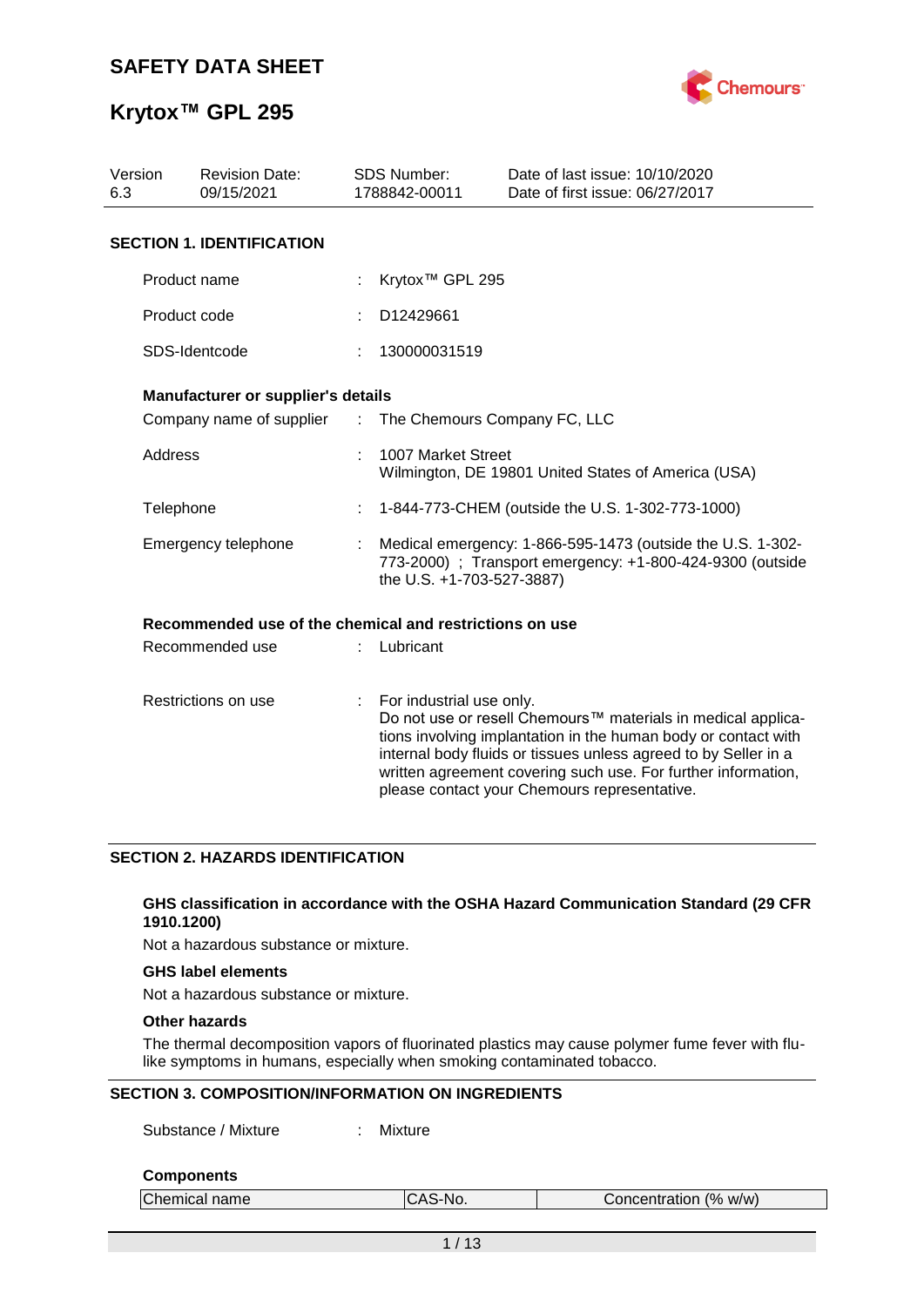

# **Krytox™ GPL 295**

| Version<br>6.3 |                | <b>Revision Date:</b><br>09/15/2021                    |   | SDS Number:<br>1788842-00011                                                                                                                  | Date of last issue: 10/10/2020<br>Date of first issue: 06/27/2017                                                                                                                                      |
|----------------|----------------|--------------------------------------------------------|---|-----------------------------------------------------------------------------------------------------------------------------------------------|--------------------------------------------------------------------------------------------------------------------------------------------------------------------------------------------------------|
|                | Sodium nitrite | Actual concentration is withheld as a trade secret     |   | 7632-00-0                                                                                                                                     | $>= 1 - 5$                                                                                                                                                                                             |
|                |                | <b>SECTION 4. FIRST AID MEASURES</b>                   |   |                                                                                                                                               |                                                                                                                                                                                                        |
|                | If inhaled     |                                                        |   | If inhaled, remove to fresh air.<br>Get medical attention if symptoms occur.                                                                  |                                                                                                                                                                                                        |
|                |                | In case of skin contact                                | t | Get medical attention if symptoms occur.                                                                                                      | Wash with water and soap as a precaution.                                                                                                                                                              |
|                |                | In case of eye contact                                 | ÷ | Flush eyes with water as a precaution.                                                                                                        | Get medical attention if irritation develops and persists.                                                                                                                                             |
|                | If swallowed   |                                                        |   | If swallowed, DO NOT induce vomiting.<br>Get medical attention if symptoms occur.<br>Rinse mouth thoroughly with water.                       |                                                                                                                                                                                                        |
|                | delayed        | Most important symptoms<br>and effects, both acute and |   | Irritation<br>Lung edema<br><b>Blurred vision</b><br>Discomfort<br>Lachrymation<br>Irritation<br>Redness<br>Irritation<br>Shortness of breath | Inhalation may provoke the following symptoms:<br>Eye contact may provoke the following symptoms<br>Skin contact may provoke the following symptoms:<br>Inhalation may provoke the following symptoms: |
|                |                | Protection of first-aiders                             | ÷ |                                                                                                                                               | No special precautions are necessary for first aid responders.                                                                                                                                         |
|                |                | Notes to physician                                     |   | Treat symptomatically and supportively.                                                                                                       |                                                                                                                                                                                                        |

## **SECTION 5. FIRE-FIGHTING MEASURES**

| Suitable extinguishing media :           |    | Not applicable<br>Will not burn                                                                                                                |
|------------------------------------------|----|------------------------------------------------------------------------------------------------------------------------------------------------|
| Unsuitable extinguishing<br>media        |    | : Not applicable<br>Will not burn                                                                                                              |
| Specific hazards during fire<br>fighting | ÷. | Exposure to combustion products may be a hazard to health.                                                                                     |
| Hazardous combustion prod-<br>ucts       | ÷  | Hydrogen fluoride<br>carbonyl fluoride<br>potentially toxic fluorinated compounds<br>aerosolized particulates<br>Carbon oxides<br>Metal oxides |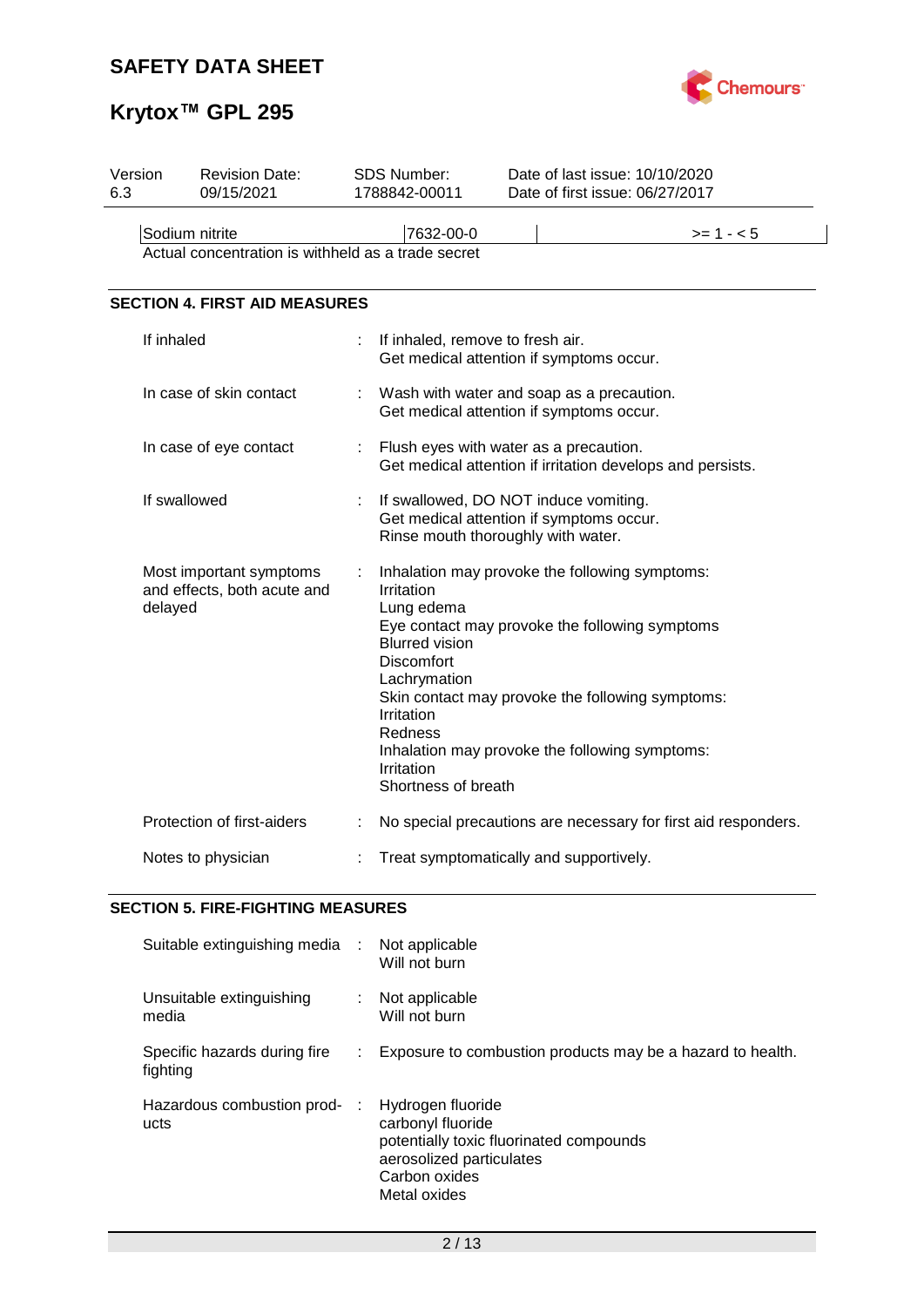# **Krytox™ GPL 295**



| Version<br>6.3 | <b>Revision Date:</b><br>09/15/2021                 |  | <b>SDS Number:</b><br>1788842-00011    | Date of last issue: 10/10/2020<br>Date of first issue: 06/27/2017                                                                                                                                                              |
|----------------|-----------------------------------------------------|--|----------------------------------------|--------------------------------------------------------------------------------------------------------------------------------------------------------------------------------------------------------------------------------|
|                |                                                     |  | Sulfur oxides<br>Nitrogen oxides (NOx) |                                                                                                                                                                                                                                |
| ods            | Specific extinguishing meth-                        |  | SO.<br>Evacuate area.                  | Use extinguishing measures that are appropriate to local cir-<br>cumstances and the surrounding environment.<br>Use water spray to cool unopened containers.<br>Remove undamaged containers from fire area if it is safe to do |
|                | Special protective equipment :<br>for fire-fighters |  | necessary.                             | Wear self-contained breathing apparatus for firefighting if<br>Use personal protective equipment.                                                                                                                              |

## **SECTION 6. ACCIDENTAL RELEASE MEASURES**

| Personal precautions, protec-:<br>tive equipment and emer-<br>gency procedures | Follow safe handling advice (see section 7) and personal pro-<br>tective equipment recommendations (see section 8).                                                                                                                                                                                                                                                                                                                                                                                                                                                                                                                                                    |
|--------------------------------------------------------------------------------|------------------------------------------------------------------------------------------------------------------------------------------------------------------------------------------------------------------------------------------------------------------------------------------------------------------------------------------------------------------------------------------------------------------------------------------------------------------------------------------------------------------------------------------------------------------------------------------------------------------------------------------------------------------------|
| Environmental precautions                                                      | $\therefore$ Avoid release to the environment.<br>Prevent further leakage or spillage if safe to do so.<br>Retain and dispose of contaminated wash water.<br>Local authorities should be advised if significant spillages<br>cannot be contained.                                                                                                                                                                                                                                                                                                                                                                                                                      |
| Methods and materials for<br>containment and cleaning up                       | Soak up with inert absorbent material.<br>For large spills, provide diking or other appropriate contain-<br>ment to keep material from spreading. If diked material can be<br>pumped, store recovered material in appropriate container.<br>Clean up remaining materials from spill with suitable absor-<br>bent.<br>Local or national regulations may apply to releases and dispo-<br>sal of this material, as well as those materials and items em-<br>ployed in the cleanup of releases. You will need to determine<br>which regulations are applicable.<br>Sections 13 and 15 of this SDS provide information regarding<br>certain local or national requirements. |

## **SECTION 7. HANDLING AND STORAGE**

| Technical measures          | See Engineering measures under EXPOSURE<br>CONTROLS/PERSONAL PROTECTION section.                                                                                                                                             |
|-----------------------------|------------------------------------------------------------------------------------------------------------------------------------------------------------------------------------------------------------------------------|
| Local/Total ventilation     | : Use only with adequate ventilation.                                                                                                                                                                                        |
| Advice on safe handling     | : Handle in accordance with good industrial hygiene and safety<br>practice, based on the results of the workplace exposure as-<br>sessment<br>Take care to prevent spills, waste and minimize release to the<br>environment. |
| Conditions for safe storage | Keep in properly labeled containers.                                                                                                                                                                                         |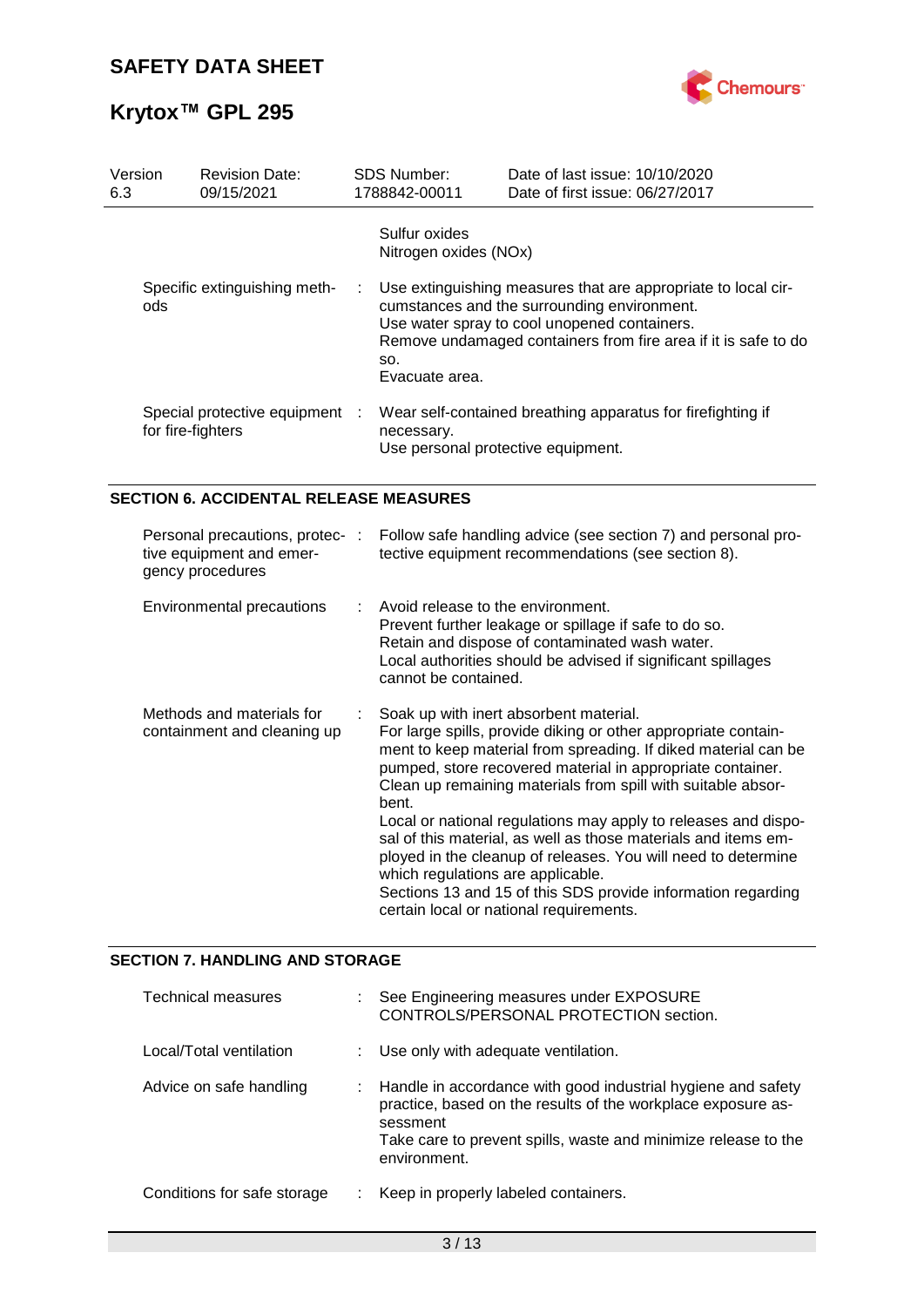

| Version<br>6.3 | <b>Revision Date:</b><br>09/15/2021 | <b>SDS Number:</b><br>1788842-00011 | Date of last issue: 10/10/2020<br>Date of first issue: 06/27/2017 |
|----------------|-------------------------------------|-------------------------------------|-------------------------------------------------------------------|
|                |                                     |                                     | Store in accordance with the particular national regulations.     |
|                | Materials to avoid                  |                                     | No special restrictions on storage with other products.           |
| age stability  | Further information on stor-        |                                     | No decomposition if stored and applied as directed.               |

## **SECTION 8. EXPOSURE CONTROLS/PERSONAL PROTECTION**

## **Ingredients with workplace control parameters**

Contains no substances with occupational exposure limit values.

## **Occupational exposure limits of decomposition products**

| Components          | CAS-No.   | Value type<br>(Form of<br>exposure) | Control parame-<br>ters / Permissible<br>concentration | <b>Basis</b>        |
|---------------------|-----------|-------------------------------------|--------------------------------------------------------|---------------------|
| Hydrofluoric acid   | 7664-39-3 | <b>TWA</b>                          | $0.5$ ppm<br>(Fluorine)                                | <b>ACGIH</b>        |
|                     |           | $\mathsf{C}$                        | 2 ppm<br>(Fluorine)                                    | <b>ACGIH</b>        |
|                     |           | C                                   | 6 ppm<br>$5 \text{ mg/m}^3$                            | <b>NIOSH REL</b>    |
|                     |           | <b>TWA</b>                          | $\overline{3}$ ppm<br>$2.5$ mg/m <sup>3</sup>          | <b>NIOSH REL</b>    |
|                     |           | <b>TWA</b>                          | 3 ppm                                                  | OSHA Z-2            |
| Carbonyl difluoride | 353-50-4  | <b>TWA</b>                          | 2 ppm                                                  | <b>ACGIH</b>        |
|                     |           | <b>STEL</b>                         | 5 ppm                                                  | <b>ACGIH</b>        |
|                     |           | <b>TWA</b>                          | 2 ppm<br>$5 \text{ mg/m}^3$                            | <b>NIOSH REL</b>    |
|                     |           | <b>ST</b>                           | 5 ppm<br>$15 \text{ mg/m}^3$                           | <b>NIOSH REL</b>    |
| Carbon dioxide      | 124-38-9  | <b>TWA</b>                          | 5,000 ppm                                              | <b>ACGIH</b>        |
|                     |           | <b>STEL</b>                         | 30,000 ppm                                             | <b>ACGIH</b>        |
|                     |           | <b>TWA</b>                          | $5,000$ ppm<br>9,000 mg/m <sup>3</sup>                 | <b>NIOSH REL</b>    |
|                     |           | <b>ST</b>                           | 30,000 ppm<br>54,000 mg/m <sup>3</sup>                 | <b>NIOSH REL</b>    |
|                     |           | <b>TWA</b>                          | 5,000 ppm<br>$9,000$ mg/m <sup>3</sup>                 | OSHA <sub>Z-1</sub> |
| Carbon monoxide     | 630-08-0  | <b>TWA</b>                          | 25 ppm                                                 | <b>ACGIH</b>        |
|                     |           | <b>TWA</b>                          | 35 ppm<br>40 mg/m <sup>3</sup>                         | <b>NIOSH REL</b>    |
|                     |           | $\mathsf{C}$                        | 200 ppm<br>229 mg/m <sup>3</sup>                       | <b>NIOSH REL</b>    |
|                     |           | <b>TWA</b>                          | 50 ppm<br>55 mg/m <sup>3</sup>                         | OSHA Z-1            |

**Engineering measures** : Processing may form hazardous compounds (see section 10).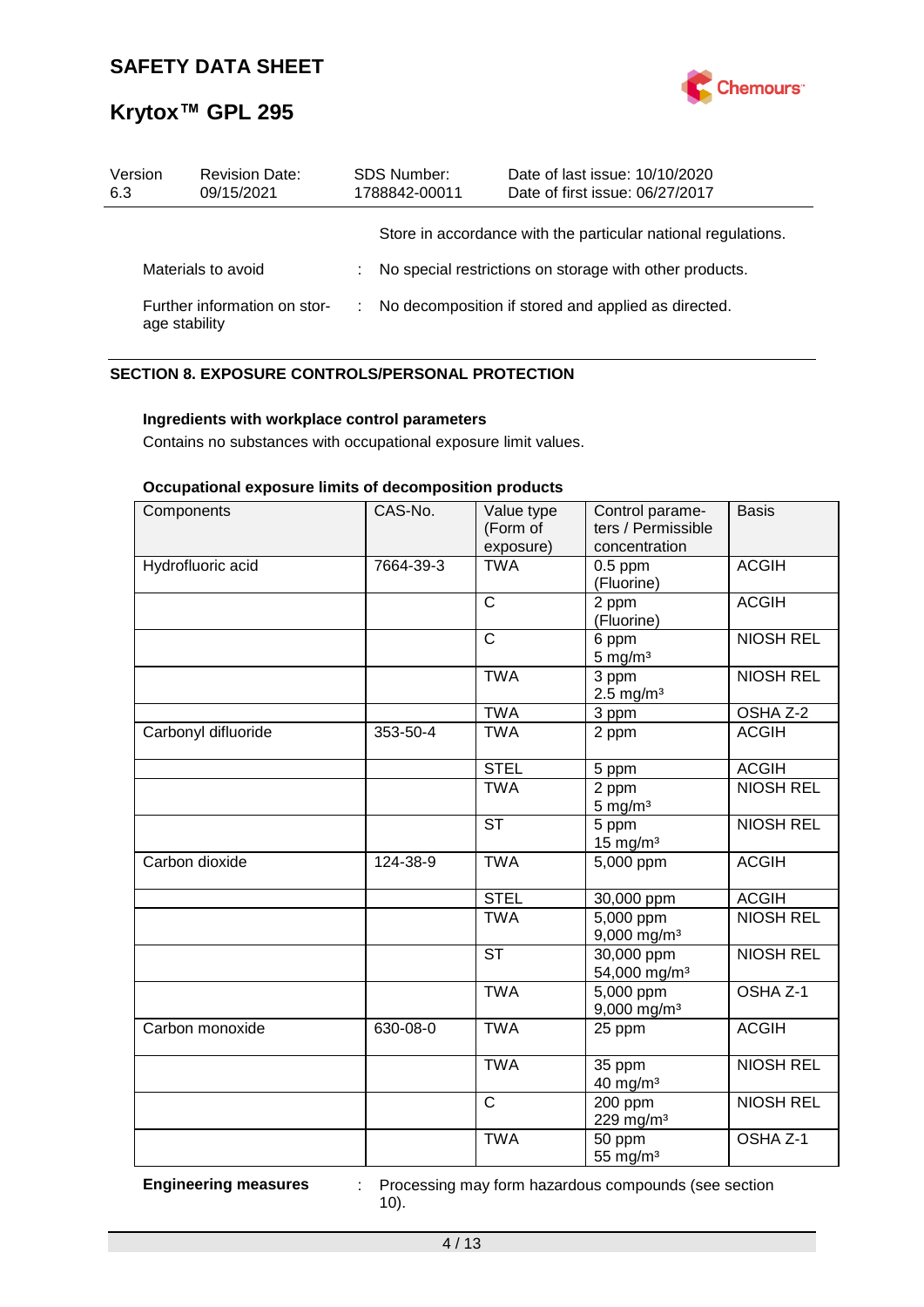



| Version<br>6.3 | <b>Revision Date:</b><br>09/15/2021 | <b>SDS Number:</b><br>1788842-00011 | Date of last issue: 10/10/2020<br>Date of first issue: 06/27/2017                                                                                                                                                                                                                                                                                                                                                                                                                                                                                                                                                                                                                         |
|----------------|-------------------------------------|-------------------------------------|-------------------------------------------------------------------------------------------------------------------------------------------------------------------------------------------------------------------------------------------------------------------------------------------------------------------------------------------------------------------------------------------------------------------------------------------------------------------------------------------------------------------------------------------------------------------------------------------------------------------------------------------------------------------------------------------|
|                |                                     |                                     | Ensure adequate ventilation, especially in confined areas.<br>Minimize workplace exposure concentrations.                                                                                                                                                                                                                                                                                                                                                                                                                                                                                                                                                                                 |
|                | Personal protective equipment       |                                     |                                                                                                                                                                                                                                                                                                                                                                                                                                                                                                                                                                                                                                                                                           |
|                | Respiratory protection              | protection.                         | General and local exhaust ventilation is recommended to<br>maintain vapor exposures below recommended limits. Where<br>concentrations are above recommended limits or are<br>unknown, appropriate respiratory protection should be worn.<br>Follow OSHA respirator regulations (29 CFR 1910.134) and<br>use NIOSH/MSHA approved respirators. Protection provided<br>by air purifying respirators against exposure to any hazar-<br>dous chemical is limited. Use a positive pressure air supplied<br>respirator if there is any potential for uncontrolled release,<br>exposure levels are unknown, or any other circumstance<br>where air purifying respirators may not provide adequate |
|                | Hand protection                     |                                     |                                                                                                                                                                                                                                                                                                                                                                                                                                                                                                                                                                                                                                                                                           |
|                | Remarks                             |                                     | Wash hands before breaks and at the end of workday.                                                                                                                                                                                                                                                                                                                                                                                                                                                                                                                                                                                                                                       |
|                | Eye protection                      | Safety glasses                      | Wear the following personal protective equipment:                                                                                                                                                                                                                                                                                                                                                                                                                                                                                                                                                                                                                                         |
|                | Skin and body protection            |                                     | Skin should be washed after contact.                                                                                                                                                                                                                                                                                                                                                                                                                                                                                                                                                                                                                                                      |
|                | Hygiene measures                    | king place.                         | If exposure to chemical is likely during typical use, provide<br>eye flushing systems and safety showers close to the wor-<br>When using do not eat, drink or smoke.<br>Wash contaminated clothing before re-use.                                                                                                                                                                                                                                                                                                                                                                                                                                                                         |

## **SECTION 9. PHYSICAL AND CHEMICAL PROPERTIES**

| Appearance                                                     |     | Grease            |
|----------------------------------------------------------------|-----|-------------------|
| Color                                                          |     | yellow            |
| Odor                                                           |     | odorless          |
| Odor Threshold                                                 | × 1 | No data available |
| рH                                                             |     | : 7               |
| Melting point/freezing point                                   | t.  | No data available |
| Initial boiling point and boiling : No data available<br>range |     |                   |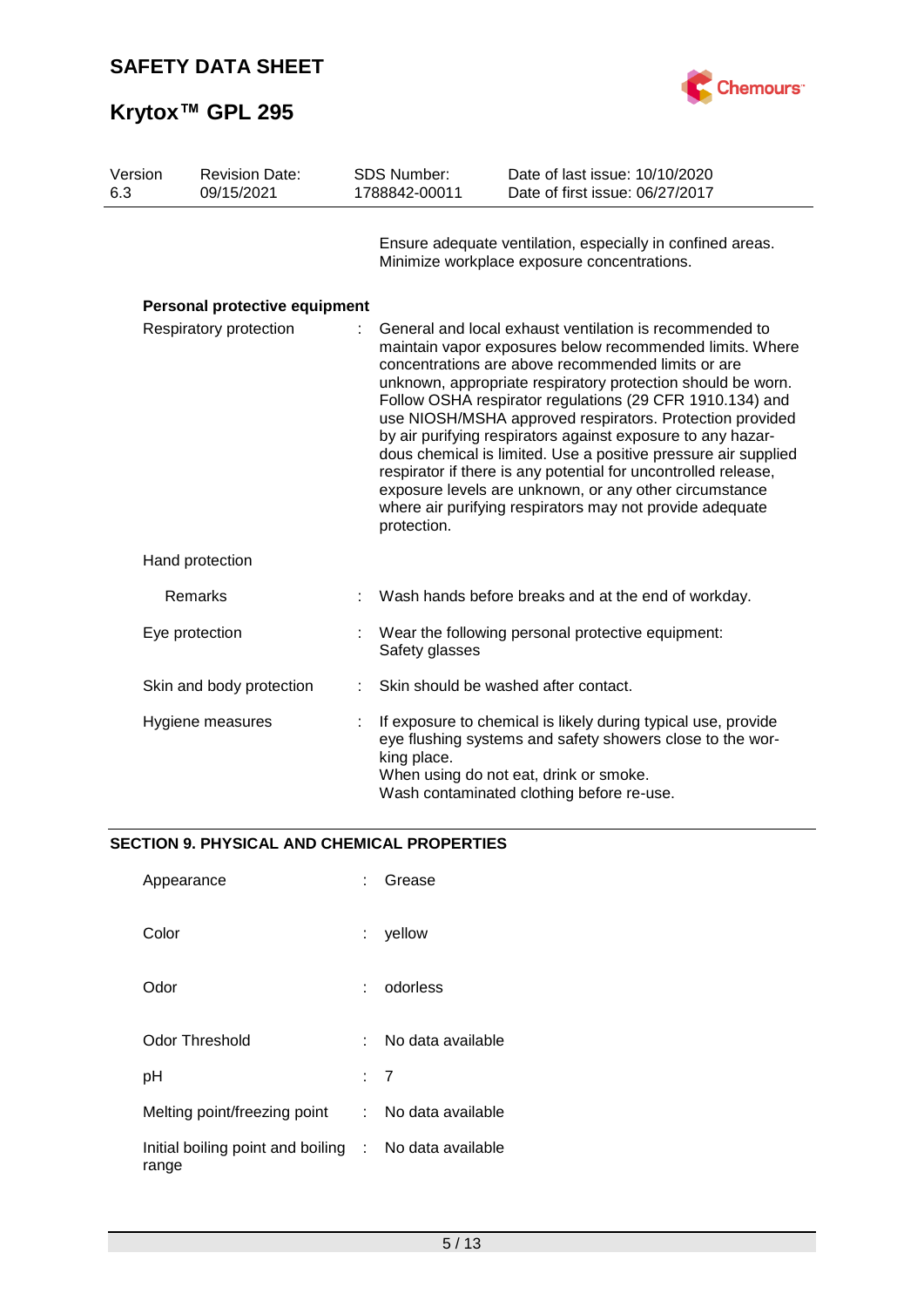

| 6.3 | Version         | <b>Revision Date:</b><br>09/15/2021                 |   | <b>SDS Number:</b><br>1788842-00011 | Date of last issue: 10/10/2020<br>Date of first issue: 06/27/2017 |
|-----|-----------------|-----------------------------------------------------|---|-------------------------------------|-------------------------------------------------------------------|
|     | Flash point     |                                                     | ÷ | Not applicable                      |                                                                   |
|     |                 | Evaporation rate                                    |   | Not applicable                      |                                                                   |
|     |                 | Flammability (solid, gas)                           |   | Will not burn                       |                                                                   |
|     |                 | Upper explosion limit / Upper<br>flammability limit |   | No data available                   |                                                                   |
|     |                 | Lower explosion limit / Lower<br>flammability limit | ÷ | No data available                   |                                                                   |
|     |                 | Vapor pressure                                      |   | Not applicable                      |                                                                   |
|     |                 | Relative vapor density                              |   | Not applicable                      |                                                                   |
|     |                 | Relative density                                    |   | 1.9                                 |                                                                   |
|     | Solubility(ies) | Water solubility                                    |   | insoluble                           |                                                                   |
|     | octanol/water   | Partition coefficient: n-                           |   | Not applicable                      |                                                                   |
|     |                 | Autoignition temperature                            |   | No data available                   |                                                                   |
|     |                 | Decomposition temperature                           | ÷ | 608 °F / 320 °C                     |                                                                   |
|     | Viscosity       | Viscosity, kinematic                                |   | Not applicable                      |                                                                   |
|     |                 | <b>Explosive properties</b>                         |   | Not explosive                       |                                                                   |
|     |                 | Oxidizing properties                                |   |                                     | The substance or mixture is not classified as oxidizing.          |
|     | Particle size   |                                                     |   | No data available                   |                                                                   |

## **SECTION 10. STABILITY AND REACTIVITY**

| <b>Hazardous decomposition products</b>   |  |                                                                              |  |
|-------------------------------------------|--|------------------------------------------------------------------------------|--|
| Incompatible materials                    |  | None.                                                                        |  |
| Conditions to avoid                       |  | None known.                                                                  |  |
| Possibility of hazardous reac- :<br>tions |  | Hazardous decomposition products will be formed at elevated<br>temperatures. |  |
| Chemical stability                        |  | Stable under normal conditions.                                              |  |
| Reactivity                                |  | : Not classified as a reactivity hazard.                                     |  |

Thermal decomposition : Hydrofluoric acid Carbonyl difluoride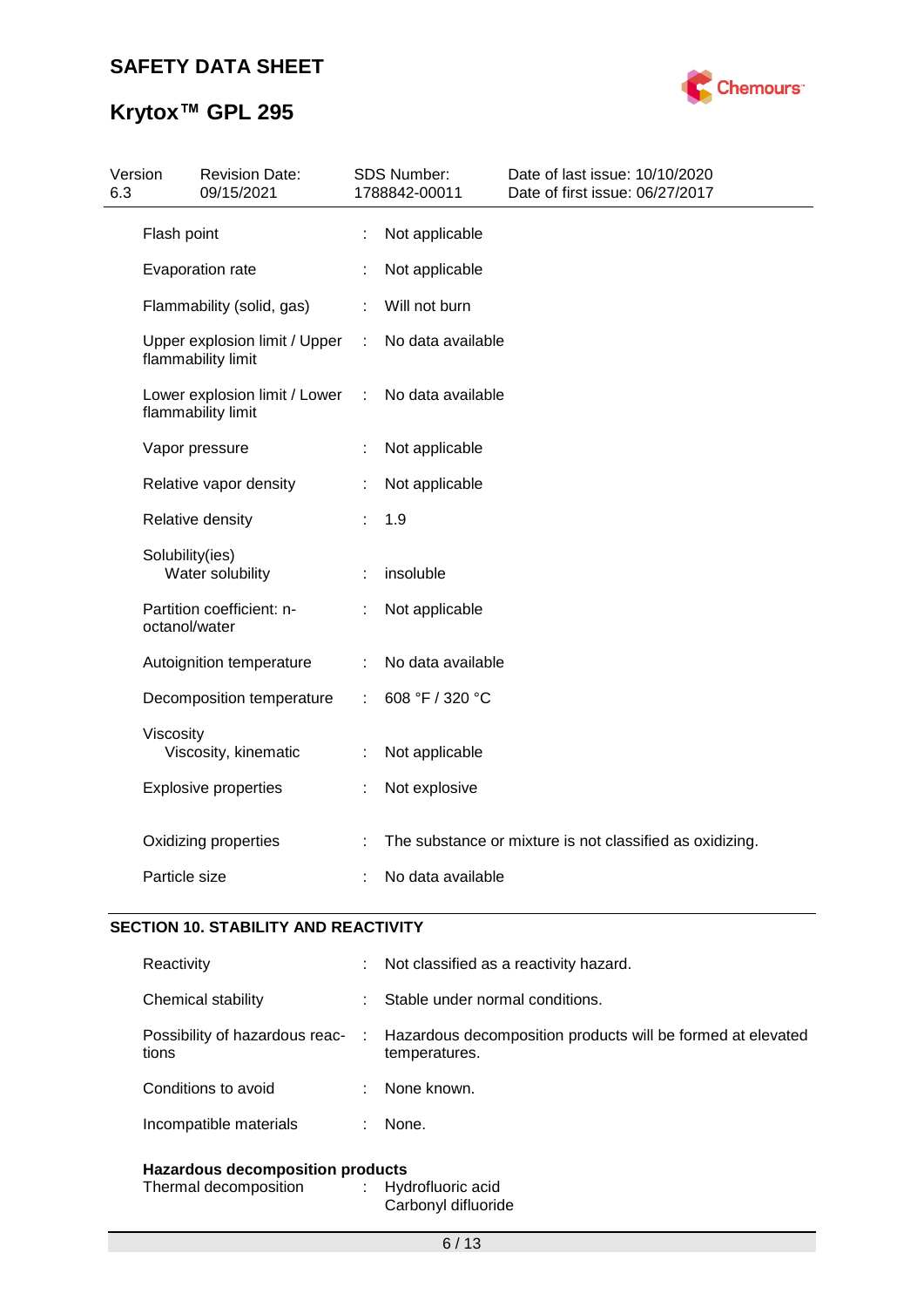

# **Krytox™ GPL 295**

| Version<br>6.3              | <b>Revision Date:</b><br>09/15/2021                                                 |    | SDS Number:<br>1788842-00011                                                   | Date of last issue: 10/10/2020<br>Date of first issue: 06/27/2017 |
|-----------------------------|-------------------------------------------------------------------------------------|----|--------------------------------------------------------------------------------|-------------------------------------------------------------------|
|                             |                                                                                     |    | Carbon dioxide<br>Carbon monoxide                                              |                                                                   |
|                             | <b>SECTION 11. TOXICOLOGICAL INFORMATION</b>                                        |    |                                                                                |                                                                   |
| Ingestion                   | Information on likely routes of exposure<br>Skin contact<br>Eye contact             |    |                                                                                |                                                                   |
|                             | <b>Acute toxicity</b>                                                               |    |                                                                                |                                                                   |
|                             | Not classified based on available information.                                      |    |                                                                                |                                                                   |
| <b>Product:</b>             | Acute oral toxicity                                                                 | t. | icity                                                                          | Assessment: The substance or mixture has no acute oral tox-       |
|                             | Acute inhalation toxicity                                                           |    | Exposure time: 4 h<br>Test atmosphere: dust/mist<br>Method: Calculation method | Acute toxicity estimate: > 200 mg/l                               |
|                             | Components:                                                                         |    |                                                                                |                                                                   |
|                             | Sodium nitrite:                                                                     |    |                                                                                |                                                                   |
|                             | Acute oral toxicity                                                                 | ÷. | LD50 (Rat): 180 mg/kg                                                          |                                                                   |
|                             | Acute inhalation toxicity                                                           | t. | LC50 (Rat): 5.5 mg/l<br>Exposure time: 4 h<br>Test atmosphere: dust/mist       |                                                                   |
|                             | <b>Skin corrosion/irritation</b>                                                    |    |                                                                                |                                                                   |
|                             | Not classified based on available information.                                      |    |                                                                                |                                                                   |
|                             | Components:                                                                         |    |                                                                                |                                                                   |
|                             | Sodium nitrite:                                                                     |    |                                                                                |                                                                   |
| Species<br>Method<br>Result |                                                                                     | ÷  | Rabbit<br><b>OECD Test Guideline 404</b><br>No skin irritation                 |                                                                   |
|                             | Serious eye damage/eye irritation<br>Not classified based on available information. |    |                                                                                |                                                                   |
|                             | Components:                                                                         |    |                                                                                |                                                                   |
|                             | Sodium nitrite:                                                                     |    |                                                                                |                                                                   |
| Species<br>Result<br>Method |                                                                                     |    | Rabbit<br><b>OECD Test Guideline 405</b>                                       | Irritation to eyes, reversing within 21 days                      |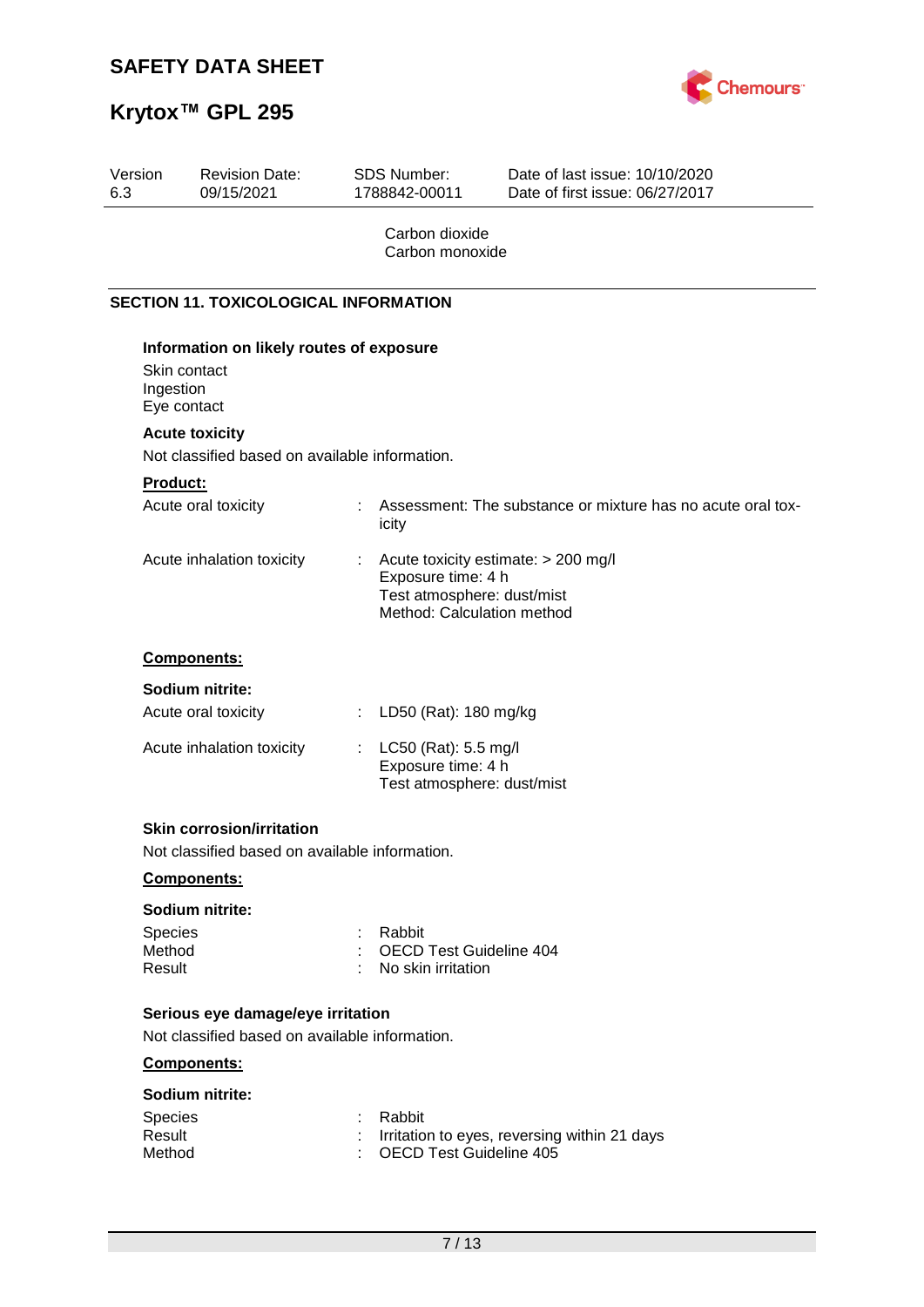

| Version<br>6.3 |                                                                          | <b>Revision Date:</b><br>09/15/2021                                                |                                                                                                                             | <b>SDS Number:</b><br>1788842-00011                      | Date of last issue: 10/10/2020<br>Date of first issue: 06/27/2017                                                                           |  |  |  |  |  |
|----------------|--------------------------------------------------------------------------|------------------------------------------------------------------------------------|-----------------------------------------------------------------------------------------------------------------------------|----------------------------------------------------------|---------------------------------------------------------------------------------------------------------------------------------------------|--|--|--|--|--|
|                | Respiratory or skin sensitization                                        |                                                                                    |                                                                                                                             |                                                          |                                                                                                                                             |  |  |  |  |  |
|                |                                                                          | <b>Skin sensitization</b><br>Not classified based on available information.        |                                                                                                                             |                                                          |                                                                                                                                             |  |  |  |  |  |
|                |                                                                          | <b>Respiratory sensitization</b><br>Not classified based on available information. |                                                                                                                             |                                                          |                                                                                                                                             |  |  |  |  |  |
|                | Germ cell mutagenicity<br>Not classified based on available information. |                                                                                    |                                                                                                                             |                                                          |                                                                                                                                             |  |  |  |  |  |
|                |                                                                          | Components:                                                                        |                                                                                                                             |                                                          |                                                                                                                                             |  |  |  |  |  |
|                |                                                                          | Sodium nitrite:                                                                    |                                                                                                                             |                                                          |                                                                                                                                             |  |  |  |  |  |
|                |                                                                          | Genotoxicity in vitro                                                              |                                                                                                                             | Result: positive                                         | Test Type: Bacterial reverse mutation assay (AMES)                                                                                          |  |  |  |  |  |
|                |                                                                          |                                                                                    |                                                                                                                             | Result: positive                                         | Test Type: In vitro mammalian cell gene mutation test                                                                                       |  |  |  |  |  |
|                |                                                                          | Genotoxicity in vivo                                                               |                                                                                                                             | cytogenetic assay)<br>Species: Mouse<br>Result: negative | Test Type: Mammalian erythrocyte micronucleus test (in vivo<br>Application Route: Intraperitoneal injection                                 |  |  |  |  |  |
|                |                                                                          |                                                                                    |                                                                                                                             | cytogenetic assay)<br>Species: Rat<br>Result: negative   | Test Type: Mammalian erythrocyte micronucleus test (in vivo<br>Application Route: Intraperitoneal injection                                 |  |  |  |  |  |
|                |                                                                          | Carcinogenicity<br>Not classified based on available information.                  |                                                                                                                             |                                                          |                                                                                                                                             |  |  |  |  |  |
|                |                                                                          | <b>Components:</b>                                                                 |                                                                                                                             |                                                          |                                                                                                                                             |  |  |  |  |  |
|                |                                                                          | Sodium nitrite:                                                                    |                                                                                                                             |                                                          |                                                                                                                                             |  |  |  |  |  |
|                | Species<br>Result                                                        | <b>Application Route</b><br>Exposure time                                          |                                                                                                                             | Rat<br>Ingestion<br>2 Years<br>negative                  |                                                                                                                                             |  |  |  |  |  |
|                | <b>IARC</b>                                                              |                                                                                    | Sodium nitrite                                                                                                              | Group 2A: Probably carcinogenic to humans                | 7632-00-0<br>(nitrite (ingested) under conditions that result in endogenous nitrosation)                                                    |  |  |  |  |  |
|                | <b>OSHA</b>                                                              |                                                                                    | No component of this product present at levels greater than or equal to 0.1% is<br>on OSHA's list of regulated carcinogens. |                                                          |                                                                                                                                             |  |  |  |  |  |
|                | <b>NTP</b>                                                               |                                                                                    |                                                                                                                             |                                                          | No ingredient of this product present at levels greater than or equal to 0.1% is<br>identified as a known or anticipated carcinogen by NTP. |  |  |  |  |  |
|                |                                                                          |                                                                                    |                                                                                                                             |                                                          |                                                                                                                                             |  |  |  |  |  |

## **Reproductive toxicity**

Not classified based on available information.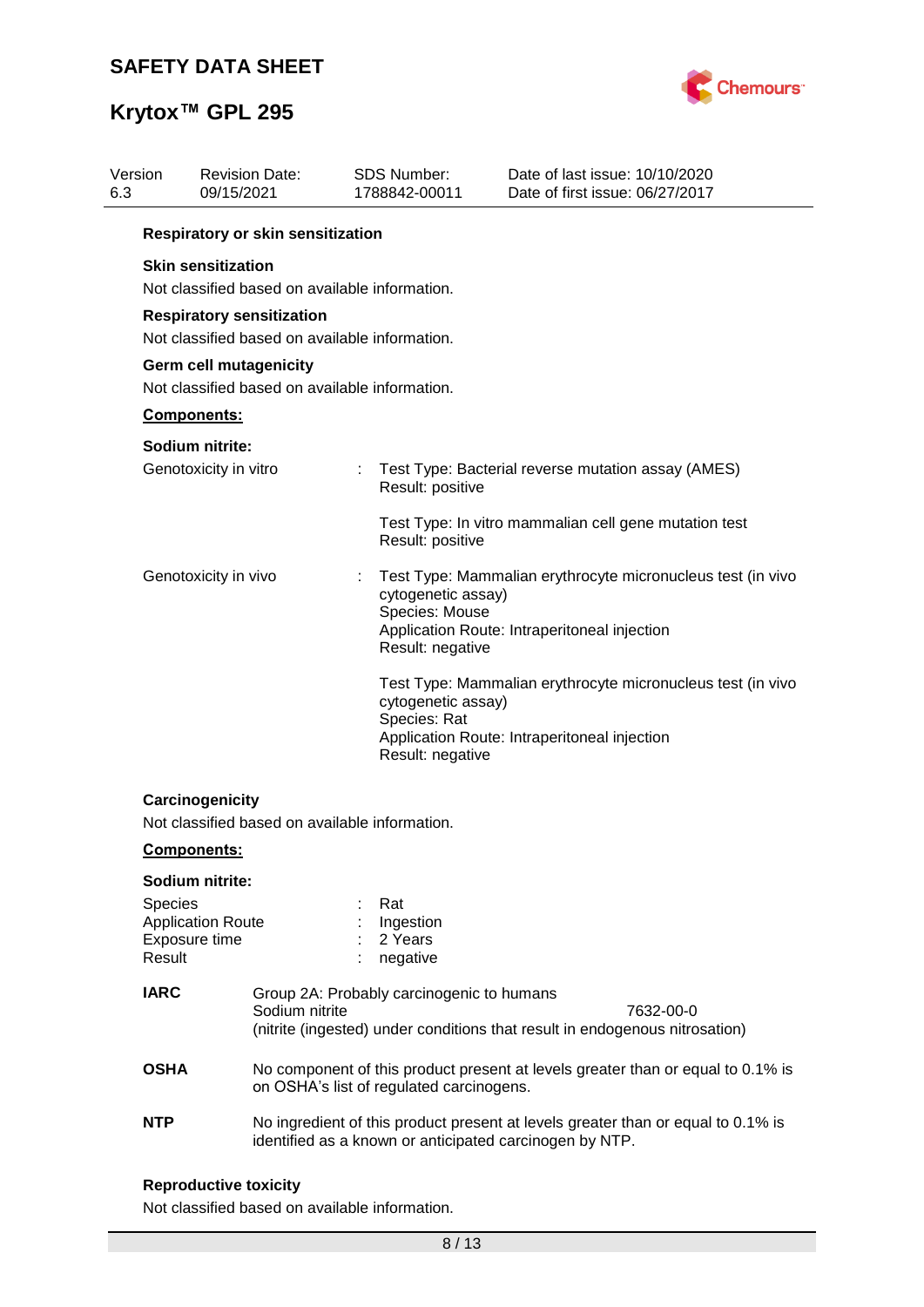

| Version<br>6.3 |                    | <b>Revision Date:</b><br>09/15/2021            |   | SDS Number:<br>1788842-00011                                       | Date of last issue: 10/10/2020<br>Date of first issue: 06/27/2017 |
|----------------|--------------------|------------------------------------------------|---|--------------------------------------------------------------------|-------------------------------------------------------------------|
|                | Components:        |                                                |   |                                                                    |                                                                   |
|                |                    | Sodium nitrite:                                |   |                                                                    |                                                                   |
|                |                    | Effects on fertility                           |   | Species: Mouse<br>Application Route: Ingestion<br>Result: negative | Test Type: Two-generation reproduction toxicity study             |
|                |                    | Effects on fetal development                   | ÷ | Species: Rat<br>Application Route: Ingestion<br>Result: negative   | Test Type: Embryo-fetal development                               |
|                |                    | <b>STOT-single exposure</b>                    |   |                                                                    |                                                                   |
|                |                    | Not classified based on available information. |   |                                                                    |                                                                   |
|                |                    | <b>STOT-repeated exposure</b>                  |   |                                                                    |                                                                   |
|                |                    | Not classified based on available information. |   |                                                                    |                                                                   |
|                |                    | <b>Repeated dose toxicity</b>                  |   |                                                                    |                                                                   |
|                | Components:        |                                                |   |                                                                    |                                                                   |
|                |                    | Sodium nitrite:                                |   |                                                                    |                                                                   |
|                | <b>Species</b>     |                                                |   | Rat                                                                |                                                                   |
|                | <b>NOAEL</b>       | <b>Application Route</b>                       |   | 10 mg/kg<br>Ingestion                                              |                                                                   |
|                |                    | Exposure time                                  |   | 2y                                                                 |                                                                   |
|                |                    | <b>Aspiration toxicity</b>                     |   |                                                                    |                                                                   |
|                |                    | Not classified based on available information. |   |                                                                    |                                                                   |
|                |                    | <b>SECTION 12. ECOLOGICAL INFORMATION</b>      |   |                                                                    |                                                                   |
|                |                    |                                                |   |                                                                    |                                                                   |
|                | <b>Ecotoxicity</b> |                                                |   |                                                                    |                                                                   |
|                |                    | Components:                                    |   |                                                                    |                                                                   |
|                |                    | Sodium nitrite:                                |   |                                                                    |                                                                   |
|                | Toxicity to fish   |                                                | ÷ | Exposure time: 96 h                                                | LC50 (Oncorhynchus mykiss (rainbow trout)): 0.54 mg/l             |
|                |                    | Toxicity to daphnia and other :                |   |                                                                    | EC50 (Daphnia magna (Water flea)): 15.4 mg/l                      |
|                |                    | aquatic invertebrates                          |   | Exposure time: 48 h                                                |                                                                   |
|                |                    |                                                |   | Method: OECD Test Guideline 202                                    |                                                                   |
|                |                    | Toxicity to algae/aquatic                      |   |                                                                    | EC50 (Scenedesmus capricornutum (fresh water algae)): >           |
|                | plants             |                                                |   | 100 mg/l                                                           |                                                                   |
|                |                    |                                                |   | Exposure time: 72 h<br>Method: OECD Test Guideline 201             |                                                                   |
|                |                    |                                                |   |                                                                    |                                                                   |
|                |                    |                                                |   |                                                                    | NOEC (Scenedesmus capricornutum (fresh water algae)): 100         |
|                |                    |                                                |   | mg/l<br>Exposure time: 72 h                                        |                                                                   |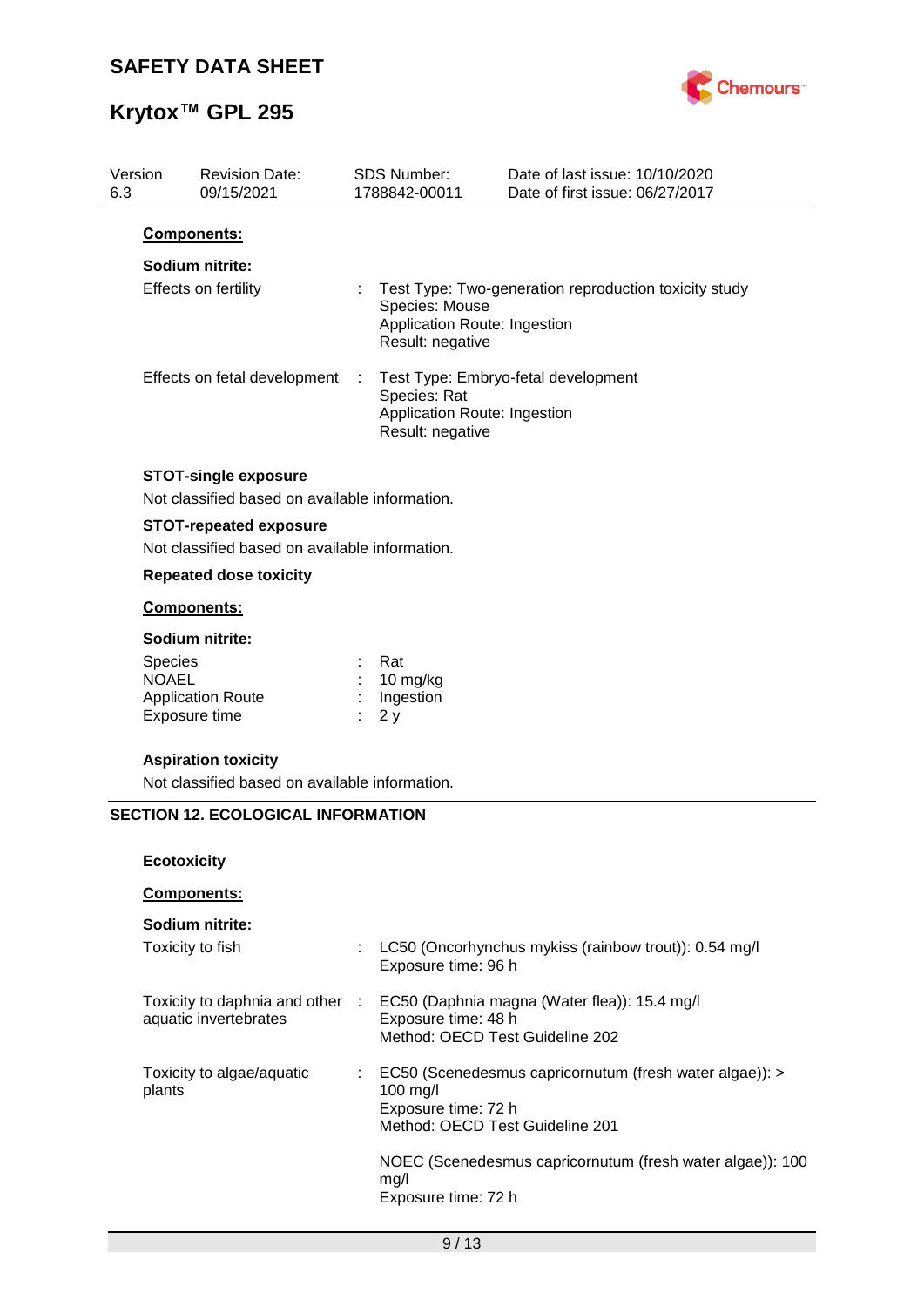

# **Krytox™ GPL 295**

| Version<br>6.3 | <b>Revision Date:</b><br>09/15/2021                                                                               |             | <b>SDS Number:</b><br>1788842-00011     | Date of last issue: 10/10/2020<br>Date of first issue: 06/27/2017         |
|----------------|-------------------------------------------------------------------------------------------------------------------|-------------|-----------------------------------------|---------------------------------------------------------------------------|
|                |                                                                                                                   |             |                                         | Method: OECD Test Guideline 201                                           |
|                | Toxicity to fish (Chronic tox-<br>icity)                                                                          | <b>STAR</b> | Exposure time: 30 d                     | NOEC (Cyprinus carpio (Carp)): 21 mg/l<br>Method: OECD Test Guideline 210 |
|                | Toxicity to daphnia and other : NOEC (Penaeid Shrimp): 9.86 mg/l<br>aquatic invertebrates (Chron-<br>ic toxicity) |             | Exposure time: 80 d                     |                                                                           |
|                | Toxicity to microorganisms                                                                                        |             | : EC50: 281 mg/l<br>Exposure time: 48 h |                                                                           |
|                | <b>Persistence and degradability</b><br>No data available                                                         |             |                                         |                                                                           |
|                | <b>Bioaccumulative potential</b><br>No data available                                                             |             |                                         |                                                                           |
|                | <b>Mobility in soil</b><br>No data available                                                                      |             |                                         |                                                                           |
|                | Other adverse effects<br>No data available                                                                        |             |                                         |                                                                           |
|                | <b>SECTION 13. DISPOSAL CONSIDERATIONS</b>                                                                        |             |                                         |                                                                           |

### **Disposal methods**

| Waste from residues    | : Dispose of in accordance with local regulations.                                                                                                               |
|------------------------|------------------------------------------------------------------------------------------------------------------------------------------------------------------|
| Contaminated packaging | : Empty containers should be taken to an approved waste<br>handling site for recycling or disposal.<br>If not otherwise specified: Dispose of as unused product. |

## **SECTION 14. TRANSPORT INFORMATION**

### **International Regulations**

#### **UNRTDG**

Not regulated as a dangerous good

**IATA-DGR** Not regulated as a dangerous good

#### **IMDG-Code**

Not regulated as a dangerous good

## **Transport in bulk according to Annex II of MARPOL 73/78 and the IBC Code**

Not applicable for product as supplied.

## **Domestic regulation**

## **49 CFR**

| UN/ID/NA number      | $\pm$ UN 3077                                      |
|----------------------|----------------------------------------------------|
| Proper shipping name | Environmentally hazardous substance, solid, n.o.s. |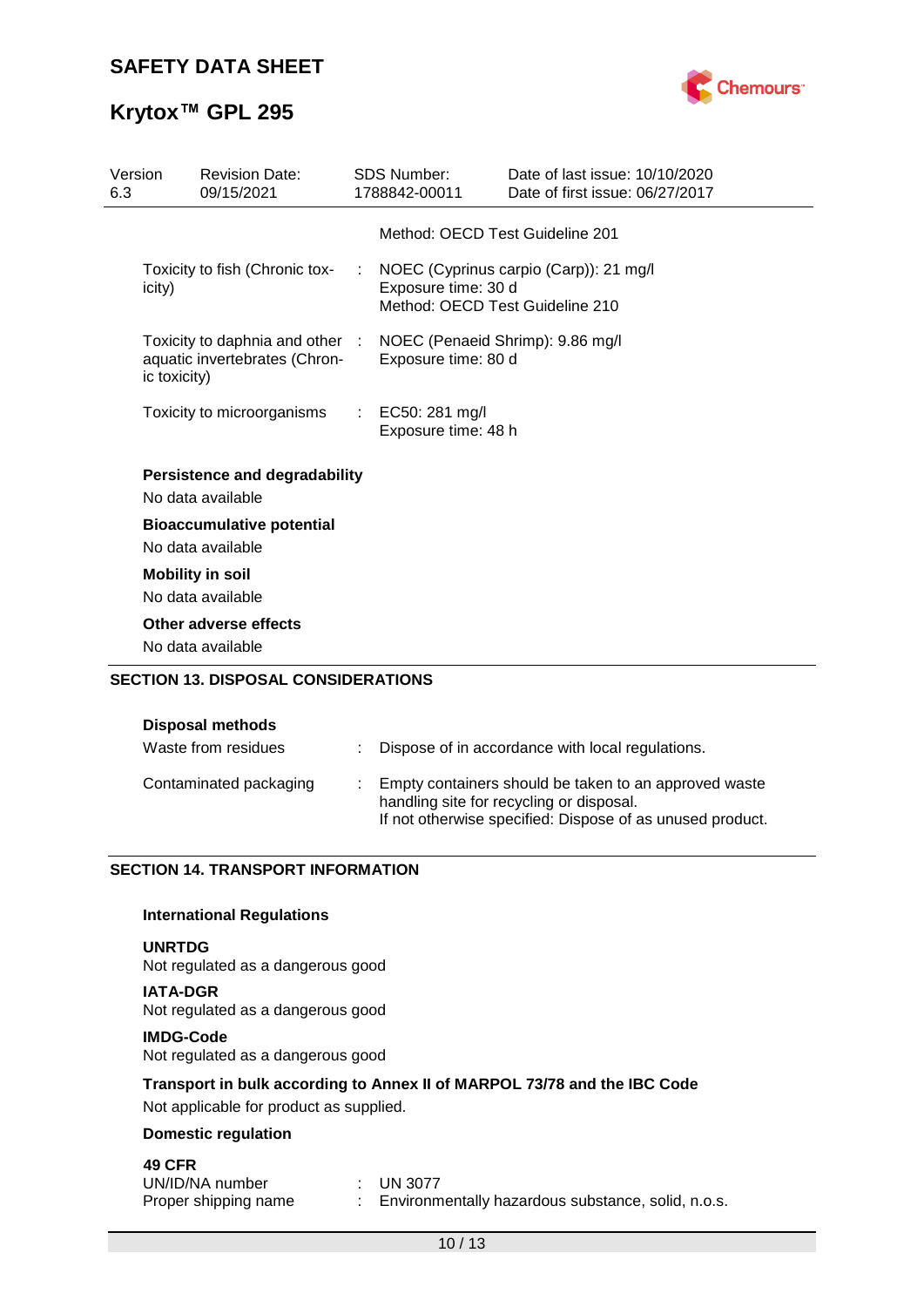

| Version                                              | <b>Revision Date:</b>             |    | <b>SDS Number:</b>                                 | Date of last issue: 10/10/2020                                                                                         |
|------------------------------------------------------|-----------------------------------|----|----------------------------------------------------|------------------------------------------------------------------------------------------------------------------------|
| 6.3                                                  | 09/15/2021                        |    | 1788842-00011                                      | Date of first issue: 06/27/2017                                                                                        |
| Class<br>Labels<br><b>ERG Code</b><br><b>Remarks</b> | Packing group<br>Marine pollutant | t. | (Sodium nitrite)<br>9<br>Ш<br>CLASS 9<br>171<br>no | THE ABOVE INFORMATION ONLY APPLIES TO PACKAGE<br>SIZES WHERE THE HAZARDOUS SUBSTANCE MEETS<br>THE REPORTABLE QUANTITY. |

### **Special precautions for user**

The transport classification(s) provided herein are for informational purposes only, and solely based upon the properties of the unpackaged material as it is described within this Safety Data Sheet. Transportation classifications may vary by mode of transportation, package sizes, and variations in regional or country regulations.

### **SECTION 15. REGULATORY INFORMATION**

### **CERCLA Reportable Quantity**

| Components     | CAS-No.   | Component RQ | Calculated product RQ |
|----------------|-----------|--------------|-----------------------|
|                |           | (lbs)        | (lbs)                 |
| Sodium nitrite | 7632-00-0 | 100          | 5050                  |

#### **SARA 304 Extremely Hazardous Substances Reportable Quantity**

This material does not contain any components with a section 304 EHS RQ.

#### **SARA 302 Extremely Hazardous Substances Threshold Planning Quantity**

This material does not contain any components with a section 302 EHS TPQ.

| SARA 311/312 Hazards | : No SARA Hazards |                                           |                                                                |
|----------------------|-------------------|-------------------------------------------|----------------------------------------------------------------|
| <b>SARA 313</b>      |                   | tablished by SARA Title III, Section 313: | : The following components are subject to reporting levels es- |
|                      | Sodium nitrite    | 7632-00-0                                 | $>= 1 - 5\%$                                                   |

#### **US State Regulations**

#### **Pennsylvania Right To Know**

| PFPE fluid     | Trade secret |
|----------------|--------------|
| Fluoropolymer  | Trade secret |
| Sodium nitrite | 7632-00-0    |
|                |              |

#### **California Prop. 65**

WARNING: This product can expose you to chemicals including Pentadecafluorooctanoic acid, which is/are known to the State of California to cause birth defects or other reproductive harm. For more information go to www.P65Warnings.ca.gov. Note to User: This product is not made with PFOA nor is PFOA intentionally present in the product; however, it is possible that PFOA may be present as an impurity at background (environmental) levels.

#### **California List of Hazardous Substances**

| Molybdenum thiocarbamate | Trade secret |
|--------------------------|--------------|
| Sodium nitrite           | 7632-00-0    |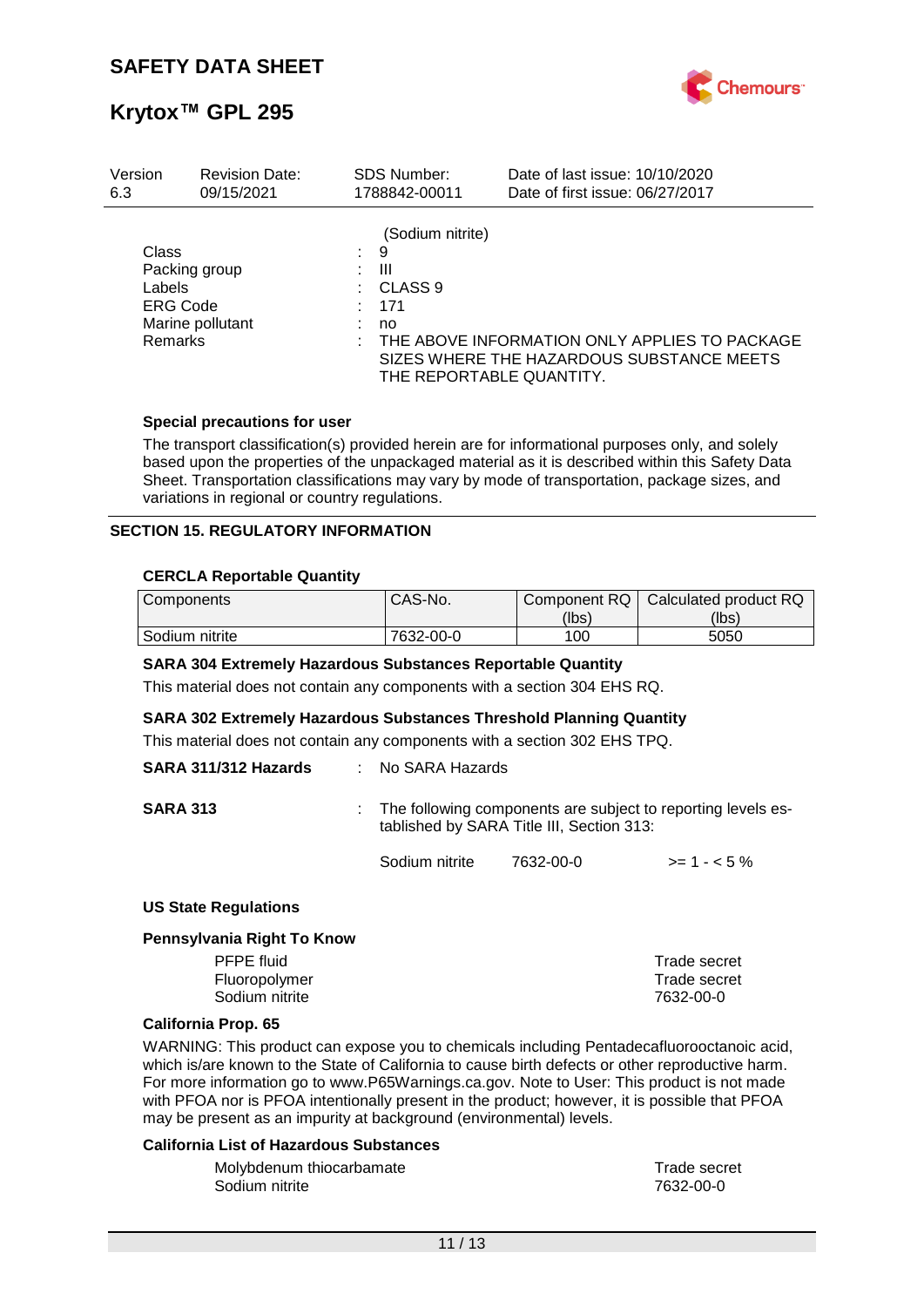

## **Krytox™ GPL 295**

| Version | <b>Revision Date:</b> | SDS Number:   | Date of last issue: 10/10/2020  |
|---------|-----------------------|---------------|---------------------------------|
| -6.3    | 09/15/2021            | 1788842-00011 | Date of first issue: 06/27/2017 |

#### **Additional regulatory information**

Sodium nitrite 7632-00-0

The United States Environmental Protection Agency (USEPA) has established a Significant New Use Rule (SNUR) for one of the components in this product. See 40 CFR § 721.4740

## **SECTION 16. OTHER INFORMATION**

### **Further information**





Krytox™ and any associated logos are trademarks or copyrights of The Chemours Company FC, LLC.

Chemours™ and the Chemours Logo are trademarks of The Chemours Company. Before use read Chemours safety information.

For further information contact the local Chemours office or nominated distributors.

## **Full text of other abbreviations**

| <b>ACGIH</b>        | : USA. ACGIH Threshold Limit Values (TLV)                                                      |
|---------------------|------------------------------------------------------------------------------------------------|
| NIOSH REL           | USA. NIOSH Recommended Exposure Limits                                                         |
| OSHA Z-1            | USA. Occupational Exposure Limits (OSHA) - Table Z-1 Lim-                                      |
|                     | its for Air Contaminants                                                                       |
| OSHA Z-2            | : USA. Occupational Exposure Limits (OSHA) - Table Z-2                                         |
| ACGIH / TWA         | 8-hour, time-weighted average                                                                  |
| <b>ACGIH / STEL</b> | : Short-term exposure limit                                                                    |
| ACGIH / C           | Ceiling limit                                                                                  |
| NIOSH REL / TWA     | : Time-weighted average concentration for up to a 10-hour<br>workday during a 40-hour workweek |
| NIOSH REL / ST      | : STEL - 15-minute TWA exposure that should not be exceeded<br>at any time during a workday    |
| NIOSH REL / C       | Ceiling value not be exceeded at any time.                                                     |
| OSHA Z-1 / TWA      | 8-hour time weighted average                                                                   |
| OSHA Z-2 / TWA      | 8-hour time weighted average                                                                   |